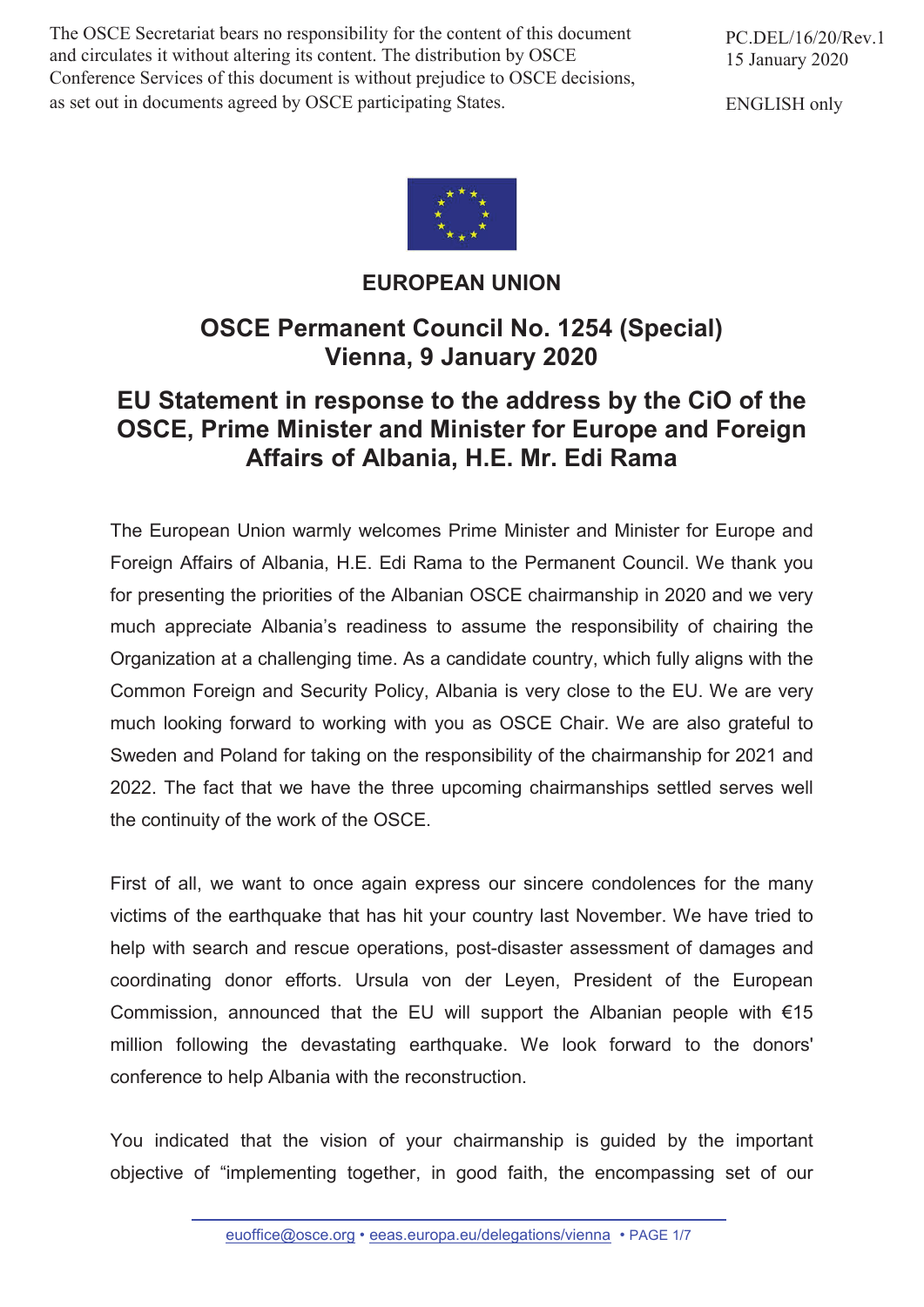political commitments". We fully share this objective as we need to restore respect for OSCE principles and commitments as enshrined in the Helsinki Final Act and the Paris Charter.

In this connection, you rightly said that "the crisis in and around Ukraine remains the most pressing security challenge in Europe". We welcome that the resolution of this conflict is at the top of your agenda and we appreciate that your first visit as CiO will be to the SMM and Ukraine. Our position on Russia's acts of aggression against Ukraine and the illegal annexation of the Autonomous Republic of Crimea and the City of Sevastopol, which we strongly condemn and do not recognize, is well known. These acts pose a severe challenge to European security and has demonstrated the dangerous consequences that follow when fundamental OSCE principles and commitments are violated.

A sustainable political solution to this conflict is a top priority for the EU. Such a solution must restore respect for Ukraine's sovereignty, independence, unity and territorial integrity within its internationally recognized borders. The full implementation of the Minsk Agreements is paramount in this regard, as well as unconditional respect of the ceasefire and full, safe, unconditional and unhindered access for the OSCE Special Monitoring Mission throughout Ukraine. We welcome the recent positive developments on the ground in Ukraine and the continued international diplomatic efforts within the Trilateral Contact Group and the Normandy format. The Normandy Four summit on 9 December in Paris brings hope for improved and result-oriented increased dialogue. The ceasefire remains to be fully implemented and access of SMM monitors should be unrestricted.

Protracted conflicts pose a very serious threat to the security of the entire OSCE area. The status quo is detrimental to security. The resolution of the existing conflicts in the OSCE area remains a priority for the EU and our position is well known. The EU remains committed in its support to the territorial integrity, independence and sovereignty of all OSCE participating States. The EU supports the existing formats of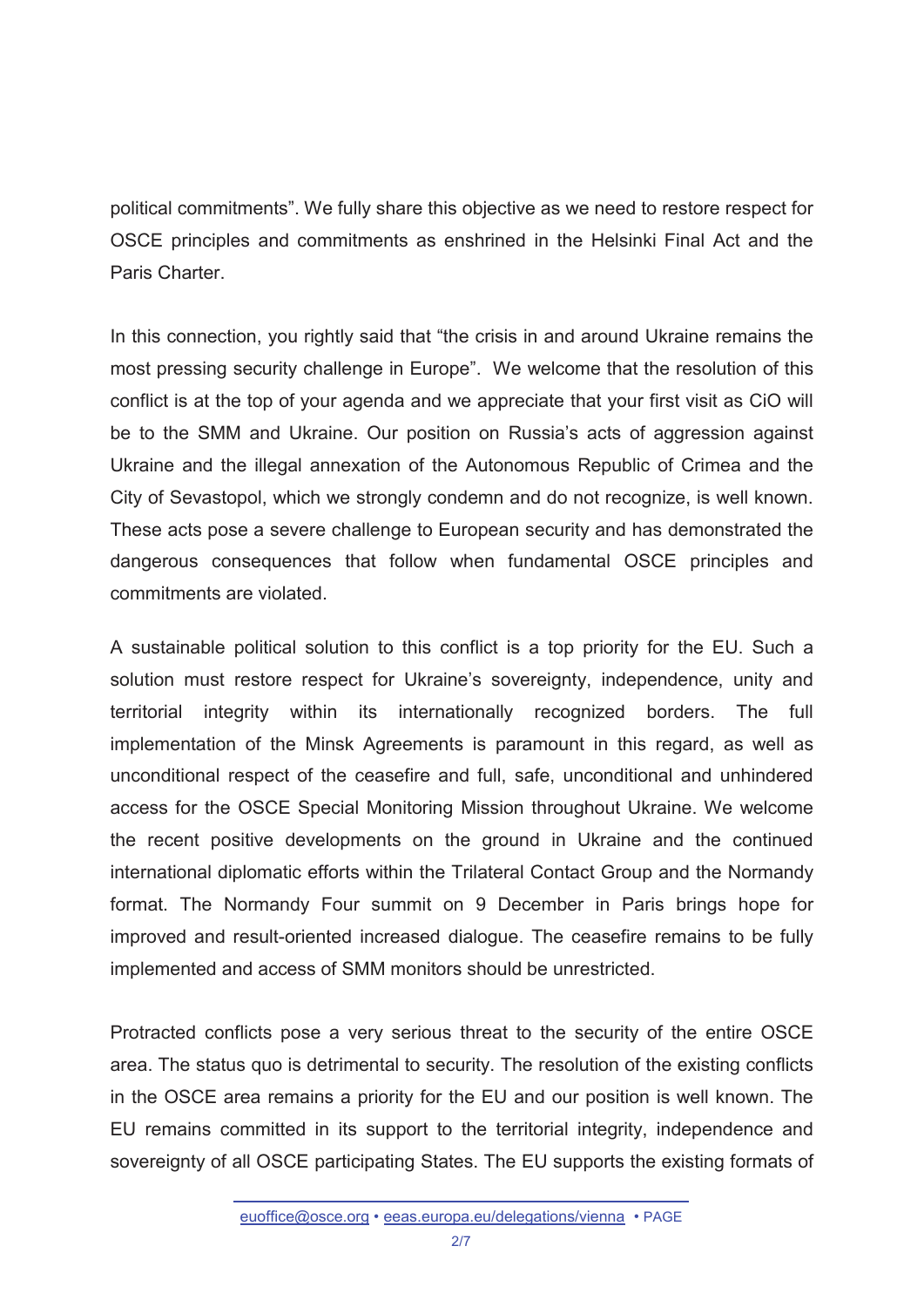negotiations and calls on all actors involved to demonstrate commitment to conflict settlement. The EU will continue to promote and support confidence building measures to assist the resolution of these conflicts, in co-operation with the OSCE and other relevant interlocutors. In this context we welcome the appointment of Ambassador Thomas Mayr-Harting as Special Representative for the Transdniestrian Settlement Process.

We fully support the autonomous institutions and their mandates and the OSCE field operations from the Western Balkans to Central Asia, which play a crucial role in helping with the implementation of the OSCE commitments and truly "make a difference on the ground", contributing to the objectives of Albania's Chairmanship programme.

The OSCE's comprehensive concept of security highlights the vital role of the human dimension, and in particular the importance of respect for human rights and fundamental freedoms for our common security. We have made great strides in advancing human rights and fundamental freedoms thanks to our organization and its principles and commitments. And yet, still today, we need to urgently address the backsliding on human rights and fundamental freedoms, the ongoing and increasing restrictions on civil society and independent media, the growing pressure on human rights defenders and the growing intolerance in the OSCE area. These worrying trends represent serious challenges to our common security. Lasting security cannot be sustained without respect for human rights and fundamental freedoms, democracy and the rule of law. Our OSCE commitments are more relevant than ever and we call on all participating States to double their focus on their implementation. In this context, we welcome that your priorities will include promotion of freedom of expression and media freedom, as well as tolerance and non-discrimination.

We fully share your priority of combating violence against women and promoting the role of women in peace and security. Gender mainstreaming throughout our activities should remain a priority. The findings of the OSCE led survey on the well-being and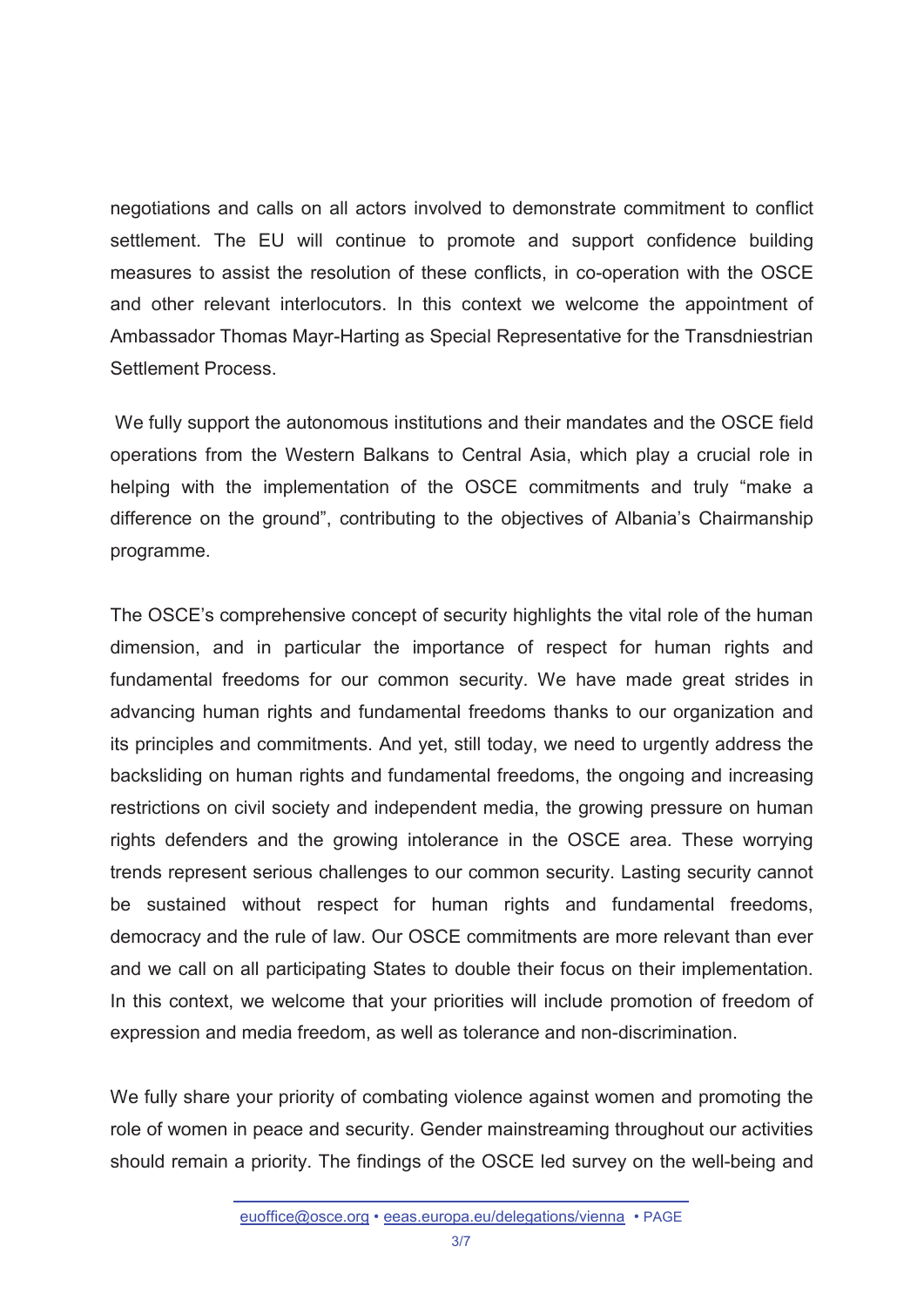safety of women in the OSCE area are shocking and we need to follow up on its recommendations. The  $20<sup>th</sup>$  anniversary this year of UNSCR 1325 (2000) is an opportunity to reaffirm our commitments to its full implementation and to pledge further specific actions within the OSCE. To this end, we reiterate the call for an OSCE-wide action plan on Women, Peace and Security.

 We welcome your stated objective to strengthen dialogue within the Organization also by promoting existing CSBMs and arms control regimes to increase trust and lay the groundwork for further OSCE achievements. We once again emphasize the obligation of all pS to fully implement the existing commitments in the politico-military area in letter and spirit. We deeply regret that at the Bratislava MC consensus on the Declaration on the implementation and modernisation of the Vienna Document could not be reached. It is vital to modernise our OSCE politico-military toolbox, most notably the Vienna Document, in order to increase military stability, transparency and predictability. We remain convinced that this would bring greater long-term security for all participating States. We highly value and actively support the Structured Dialogue, which we are ready to develop further in accordance with the Hamburg Declaration, as a transparent, inclusive, state-owned and –driven confidence-building process, without predetermined outcome and of high relevance for the EU. We continue to see the Structured Dialogue as a meaningful platform for in-depth exchanges on current and future challenges and risks to security in the OSCE area. It is important that participating States work together towards creating an environment conducive to reinvigorating Conventional Arms Control and CSBMs, as we all agreed in the Hamburg Declaration.

 Our efforts to prevent and counter transnational threats will only be effective if we uphold human rights and the rule of law. Developing effective State institutions, rule of law mechanisms, functioning police, borders and customs services as well as independent and efficient judiciaries will lead to multiple benefits in preventing and countering transnational threats such as terrorism and, as you rightly indicate,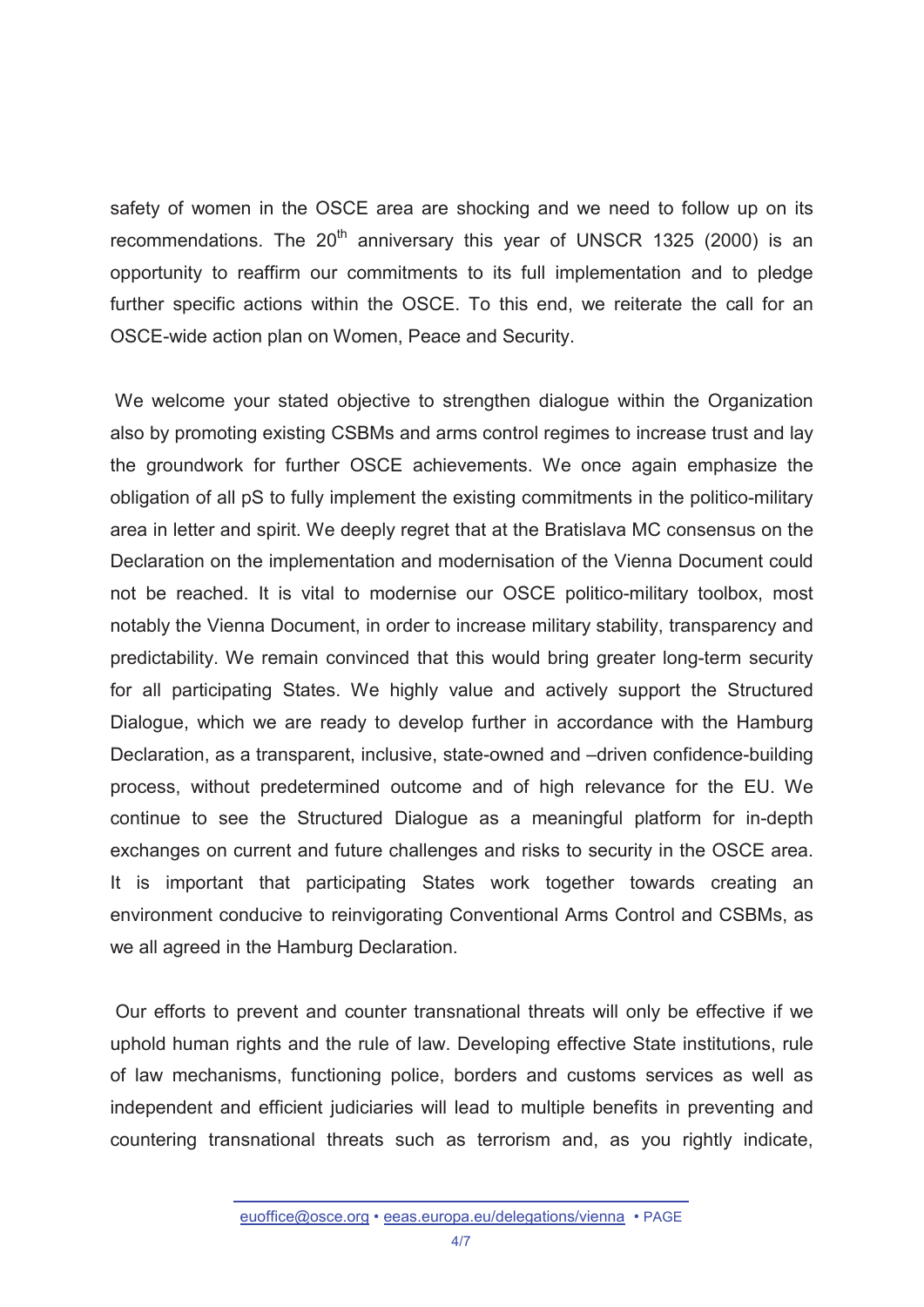organized crime and trafficking in its various manifestations including trafficking in human beings. In other words, a well-functioning security sector with strong democratic oversight is key. The important work carried out over the past year on preventing and countering terrorism, as well as on border security and management provides a solid basis for further engagement this year.

We reaffirm the importance we attach to our cooperation on economic and environmental issues as an important element of the OSCE's comprehensive approach to security. We support your intention to ensure a balance between economic and environmental activities. We deeply regret that in Bratislava participating States could not reach consensus on a text dealing with transnational organized crime which damages the environment, which deserves further consideration.

We also support the planned focus of your Chairmanship on fighting corruption and we look forward to continuing to work towards our common goal to prevent and combat corruption in all its forms and at all levels for the benefit of our societies and economies. We are convinced that efforts to prevent and combat this global phenomenon must be stepped up. In this vein we appreciate that this year's Economic and Environmental Form will focus on preventing and combating corruption through innovation, increased transparency and digitalization.

The challenges we face go beyond the borders of our Organization and we concur with you that the security of the OSCE area is inextricably linked to that of the Mediterranean region, as reaffirmed by Ministers in Milan in 2018. We underline the importance of following a comprehensive approach, including through strengthened cooperation with Mediterranean and Asian partner countries, which should remain a priority. We congratulate Albania for its successful chairing of the Mediterranean Contact Group last year and welcome the decision on renaming the Contact Groups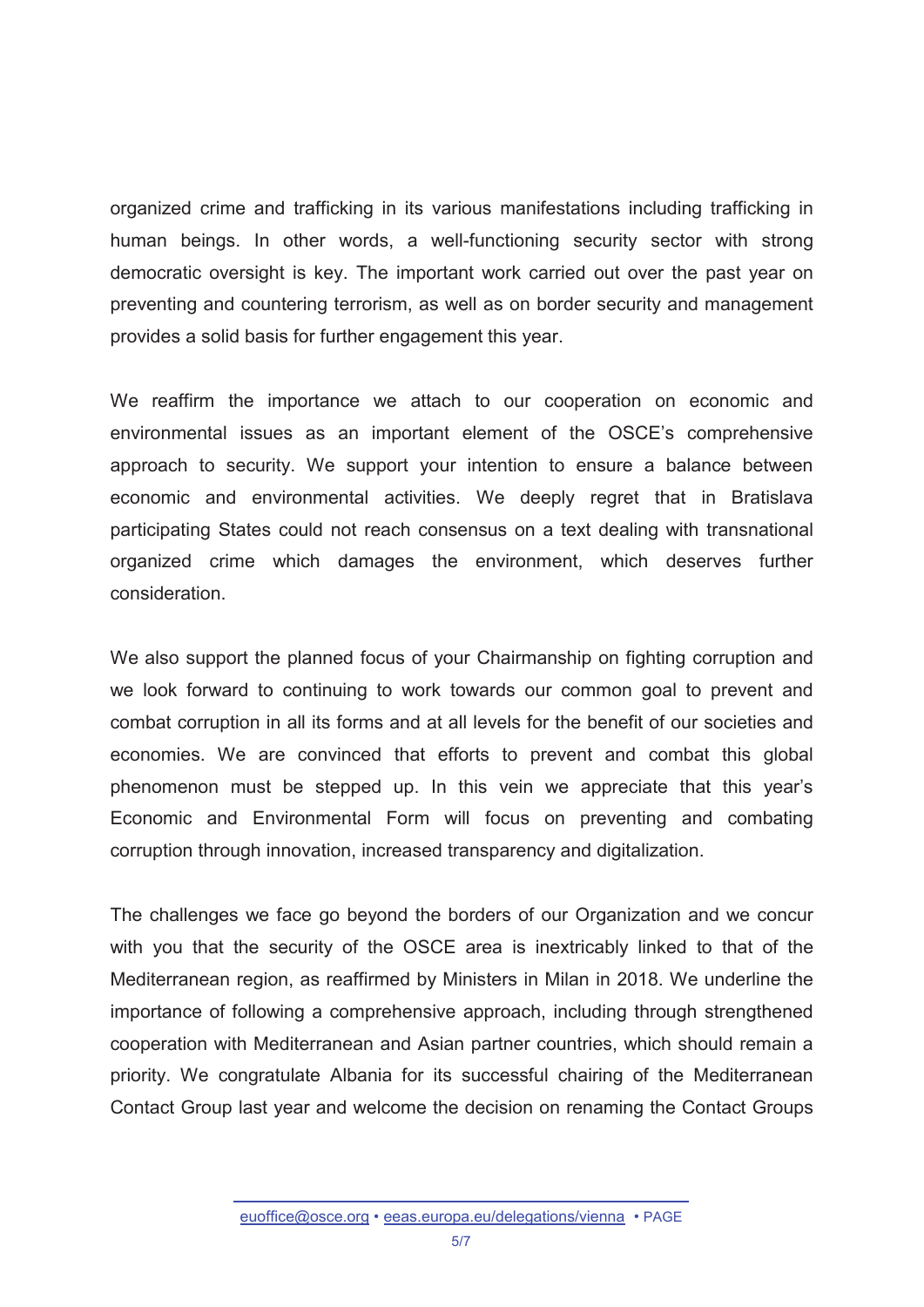to "OSCE Asian Partners for Co-operation Group" and "OSCE Mediterranean Partners for Co-operation Group" respectively.

We appreciate that your Chairmanship will pay attention to youth in peace and security across all three dimensions. Albania has played an important role during the establishment of the Regional Youth Cooperation Office (RYCO), and has thus demonstrated its willingness to improve the situation of youth and human connectivity throughout the Western Balkans.

As for the immediate priorities you mention, we cannot agree more with you on the need for a swift adoption of the 2020 unified budget as the functioning of the OSCE needs to be ensured. In addition, an agreement on new scales of contributions would be an important step to reinforce the governance and credibility of our Organisation. We reiterate our commitment to the indispensable improvement of burden-sharing among participating States. We look forward to reaching consensus on these issues as soon as possible.

We support your efforts to find a swift and timely consensual solution to the appointment of the OSCE's four top positions through an open, transparent and inclusive process.

As you know, we are working for peace, stability and prosperity in the Western Balkans. We use this opportunity to mention that, the EU remains committed to the European perspective of the Western Balkans and is determined to strengthen and intensify its engagement at all levels to support the Western Balkan's political, economic and social transformation.

Mr. Prime Minister, your chairmanship coincides with the  $45<sup>th</sup>$  anniversary of the Helsinki Final Act and the 30<sup>th</sup> anniversary of the Charter of Paris for a New Europe. Rebuilding trust by restoring respect or the principles enshrined in these founding documents is the most important task at hand. For this you can count on the